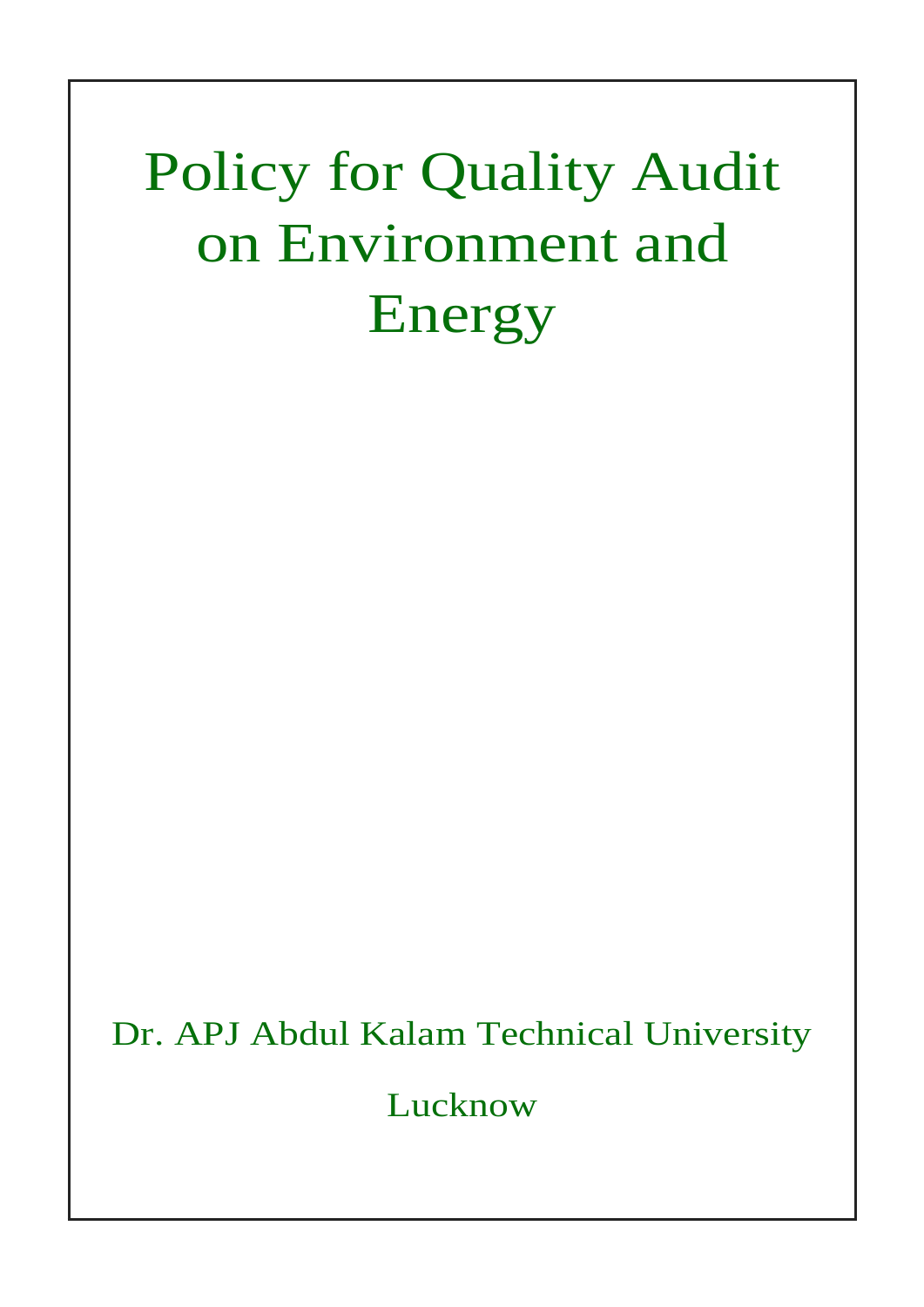# **Contents**

| 3. |  |  |  |  |
|----|--|--|--|--|
|    |  |  |  |  |
| 5. |  |  |  |  |
|    |  |  |  |  |
|    |  |  |  |  |
|    |  |  |  |  |
|    |  |  |  |  |
|    |  |  |  |  |
|    |  |  |  |  |
|    |  |  |  |  |
|    |  |  |  |  |
|    |  |  |  |  |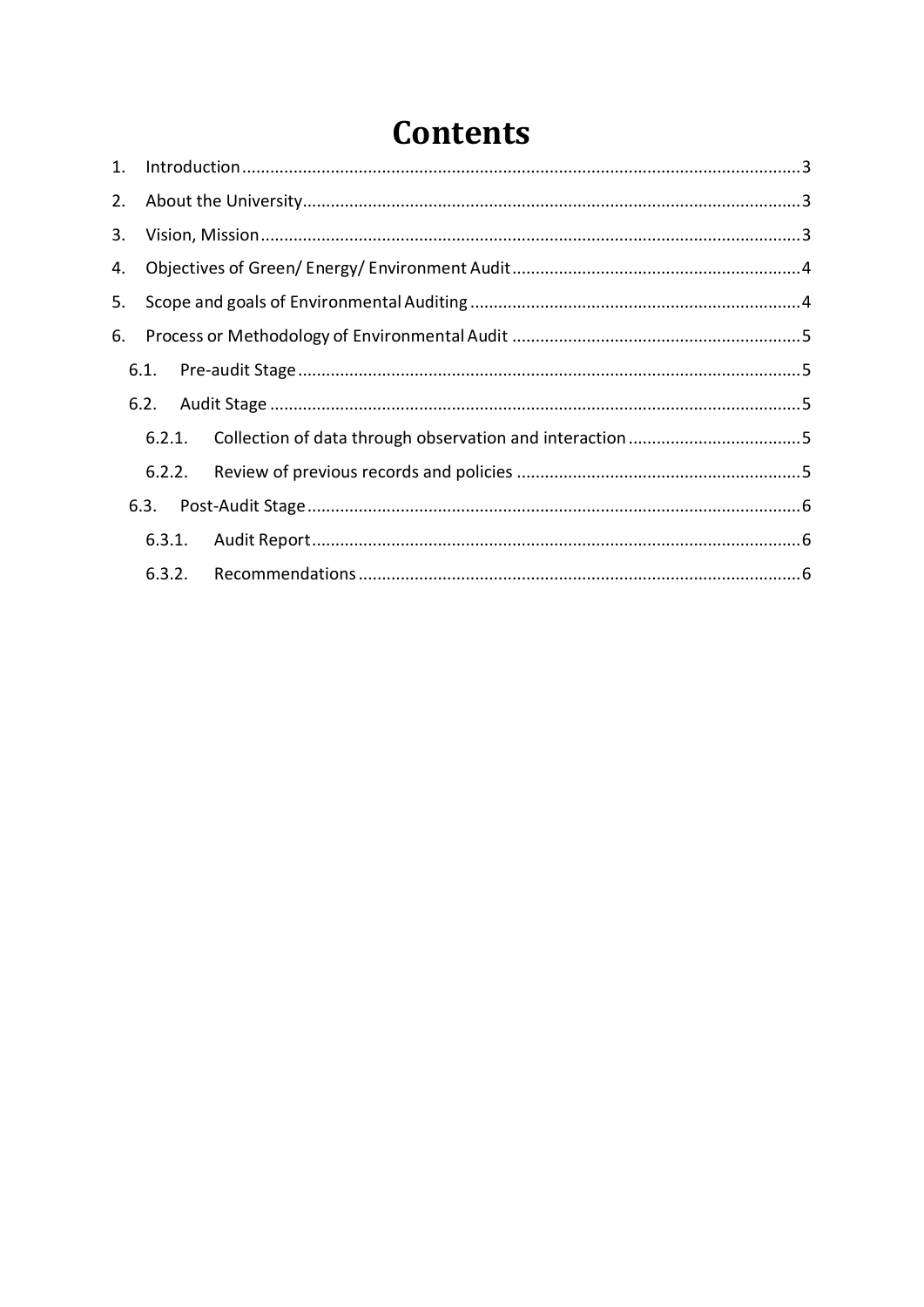### <span id="page-2-0"></span>**1. Introduction**

Government of India through its National Environment Policy in 2006, has made mandatory for every organization to have green audit / environmental audit in their organization. The process of environmental audit was formalized by Supreme Audit Institution (SAI) according to the guidelines given in Manual of Standard Orders (MSO) issued by Authority of the Controller and Auditor General of India 2002. Accordingly, realizing the need of responsibility towards environment, NAAC (National Assessment and Accreditation Council), an autonomous body under UGC has also added the concept of environmental audit in accreditation methodologies of State and Central Universities as well as colleges. Accordingly, **Dr. A.P.J. Abdul Kalam Technical University** has also initiated a Green/Environmental Audit/Energy Audit of its Campus and constitutional institutes.

## <span id="page-2-1"></span>**2. About the University**

**Dr. A.P.J. Abdul Kalam Technical University (AKTU)** (formerly UPTU) was established by the Government of Uttar Pradesh, vide Act Amendment No. 1156(2) LXXIX-V-1-15-1(Ka), 24-2015 dated Sept 9, 2015 Uttar Pradesh Adhiniyam Sankhya 23 of 2000. Under the University Act, 'Technical Education' includes programmes of education, research and training in Engineering, Technology, Architecture, Town Planning, Pharmacy, Applied Arts & Crafts and such other programmes and areas that the central Government may in consultation with All India Council for Technical Education (AICTE) by notification in Gazette declare.

## <span id="page-2-2"></span>**3. Vision, Mission**

As enshrined in the University Act, the University aims to provide and upgrade education, training and research in fields of technical education, and to create entrepreneurship and a conducive environment for pursuit of the technical education in close co-operation with industries. Further, as a very distinguishing feature of its vision, the University aims to make provisions for the advancement of technical education amongst classes and communities which are educationally backward. To fulfill the above broad vision, the University develops flexible and innovative academic programmes and procedures that cater to a very broad range of students with different background, and prepares them to compete at the national and international levels.

In addition to transmission of knowledge through a very well thought teaching pedagogy, the University lays a strong emphasis on knowledge creation through a well-planned research programme in emerging areas, and application of knowledge by undertaking issues and problems from the industry. Apart from academics, the University lays a very strong emphasis on the overall development of a well-rounded personality of its students with both professional and emotional maturity to take up the challenges in their chosen profession, and to contribute to the development of society.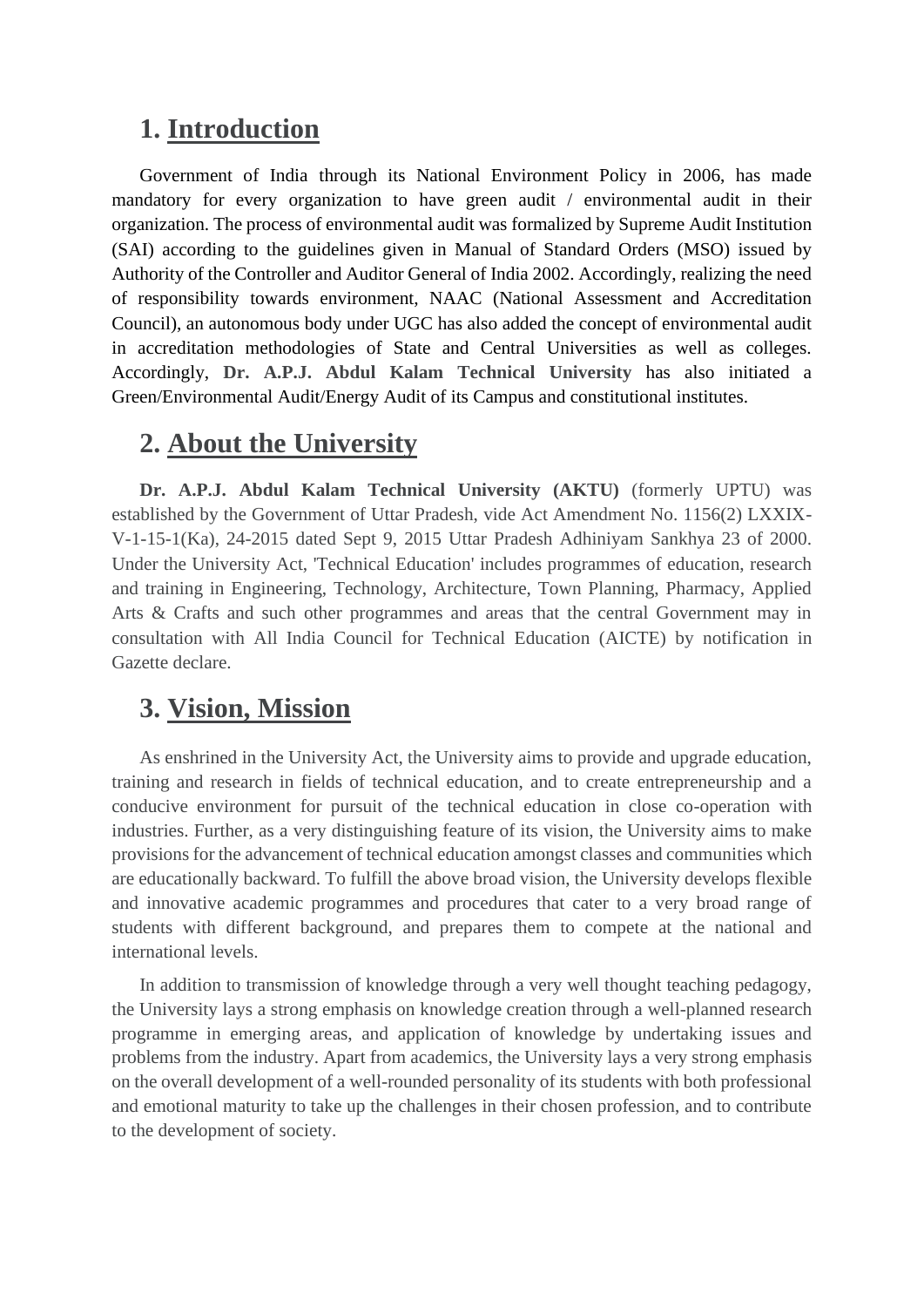## <span id="page-3-0"></span>**4. Objectives of Green/ Energy/ Environment Audit**

The main objectives of Environmental Audit in Academic Institution are:

- a) To understand the awareness of employees and students towards environmental conservation
- b) To recognize the initiative taken by organization towards environmental conservation
- c) To understand and recognize the effects of an organization on the environment and vice versa
- d) To ensure that the natural resources are utilized properly as per national policy of environment
- e) To study waste minimization and safe disposal of waste particularly hazardous wastes
- f) To initiatives for water and energy conservation
- g) To contribution and participation of various stakeholders in the environmental protection
- h) To diagnose and resolve the environmental problems
- i) To facilitate the stakeholders with different aspects of disaster management

## <span id="page-3-1"></span>**5. Scope and goals of Environmental Auditing**

Government of India through its National Environment Policy in 2006, has made mandatory for every organization to conduct green audit / environmental audit in order to ensure a clean and healthy environment within and outside the organization. Further, it also helps in effective learning and provides a conducive learning environment. Efforts are taking place around the world in order to address various environmental issues. Green auditing or environmental auditing is one among them for educational institutions. Green auditing helps organization to understand various environmental issues of the organization and identify existing lacuna or gap towards meeting the objective of National Environmental Policy and thus, to plan accordingly.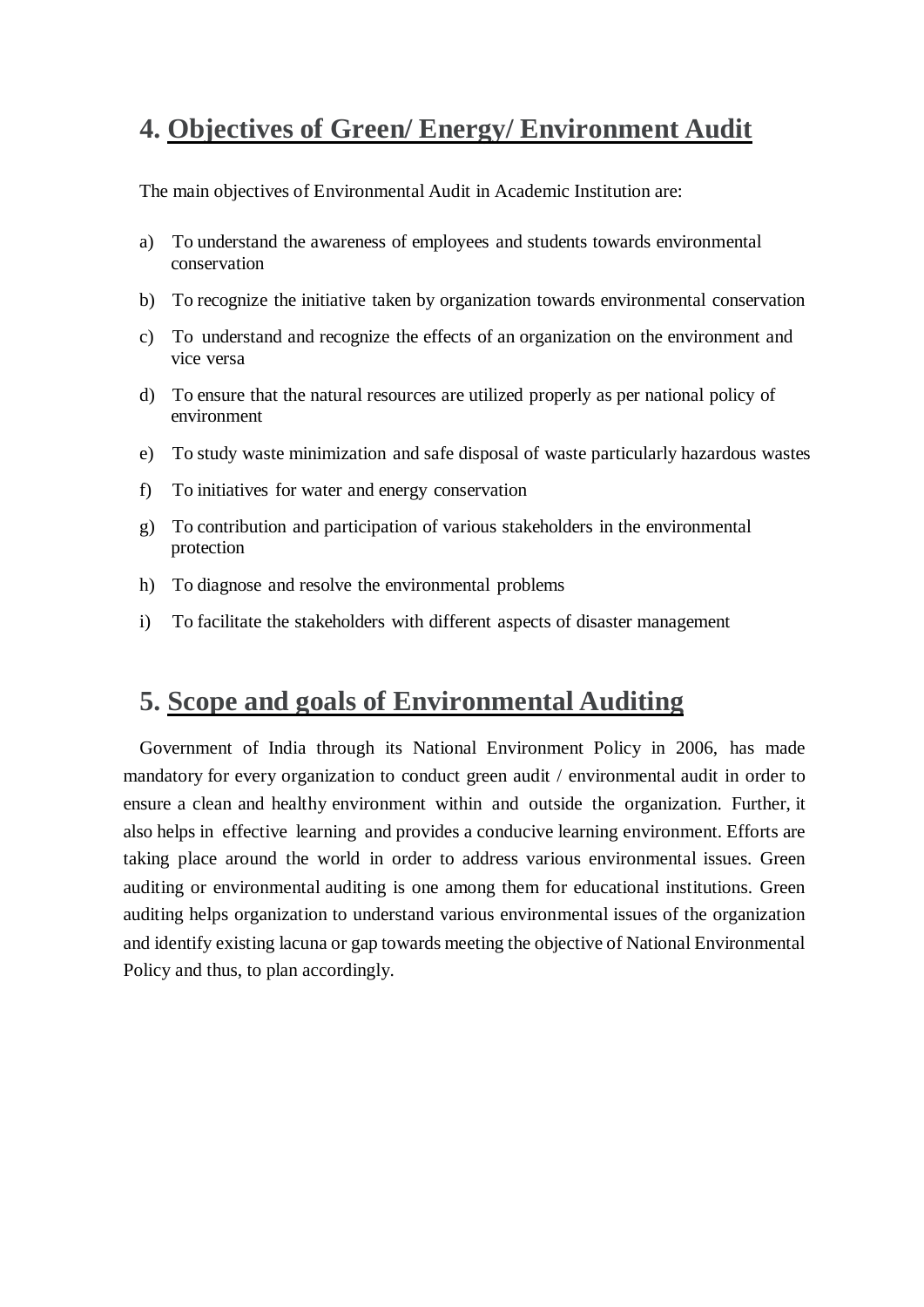## <span id="page-4-0"></span>**6. Process or Methodology of Environmental Audit**

An environmental audit has three phases - pre-audit stage, audit stage and post-audit stage, and accordingly the environmental audit should be conducted.



#### <span id="page-4-1"></span>**6.1. Pre-audit Stage**

Pre-audit stage should involve the identification of target areas for environmental auditing, which must include at least following thrust areas:

- i) Water management
- ii) Energy management
- iii) Waste disposal and management
- iv) Environmental Awareness
- v) Green cover related activities
- vi) Involvement of nearby villages/society
- vii) Disaster related awareness

#### <span id="page-4-2"></span>**6.2. Audit Stage**

#### <span id="page-4-3"></span>**6.2.1. Collection of data through observation and interaction:**

This stage of the Audit involved the activities relating to collection of data through observation, interactions and discussion with the concerned stakeholders i.e., faculty, administration and staff from different of departments and sections of the university. A mix of open ended and closed ended questionnaires should also b e developed. Meetings with specific stakeholders of different target areas identified in the pre-audit stage should be conducted for getting the data. Detailed discussion on some specific topic should also be held.

#### <span id="page-4-4"></span>**6.2.2. Review of previous records and policies:**

This should be carried out in order to understand the various initiatives taken by the University towards environmental protection and amelioration. For the